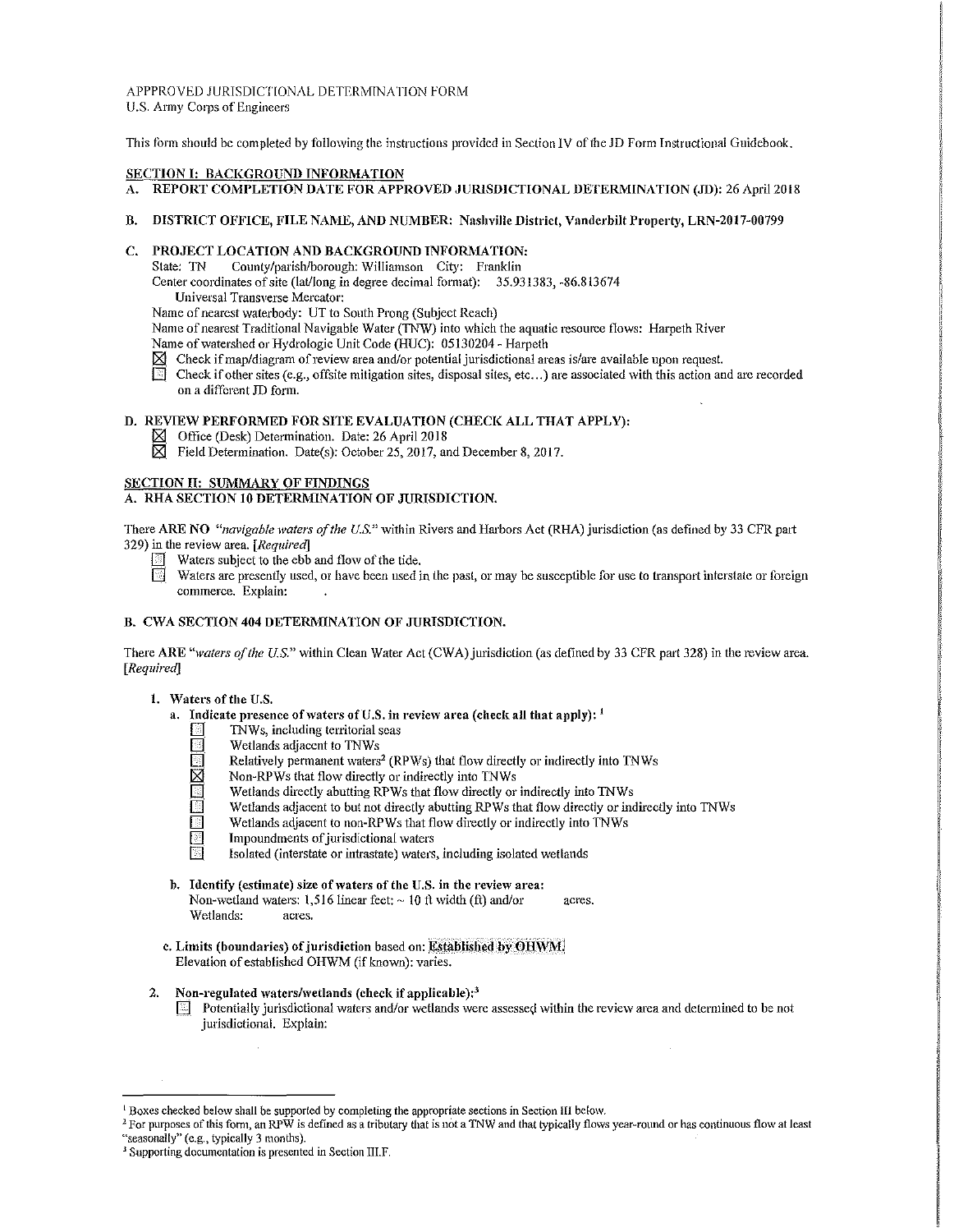#### SECTION III: CWA ANALYSIS

#### A. TNWs AND WETLANDS ADJACENT TO TNWs

The agencies will assert jurisdiction over TNWs and wetlands adjacent to TNWs. If the aquatic resource is a TNW, complete Section III.A.1 and Section III.D.1. only; if the aquatic resource is a wetland adjacent to a TNW, complete Sections III.A.1 and 2 and Section III.D.1.; otherwise, see Section III.B below.

1. TNW Identify TNW:

Summarize rationale supporting determination:

2. Wetland adjacent to TNW Summarize rationale supporting conclusion that wetland is "adjacent":

#### B. CHARACTERISTICS OF TRIBUTARY (THAT IS NOT A TNW) AND ITS ADJACENT WETLANDS (IF ANY):

This section summarizes information regarding characteristics of the tributary and its adjacent wetlands, if any, and it helps determine whether or not the standards for jurisdiction established under Rapanos have been met.

The agencies will assert jurisdiction over non-navigable tributaries of TNWs where the tributaries are "relatively permanent waters" (RPWs), i.e. tributaries that typically flow year-round or have continuous flow at least seasonally (e.g., typically 3 months). A wetland that directly abuts an RPW is also jurisdictional. If the aquatic resource is not a TNW, but has year-round (perennial) flow, skip to Section III.D.2. If the aquatic resource is a wetland directly abutting a tributary with perennial flow, skip to Section III.D.4.

A wetland that is adjacent to but that does not directly abut an RPW requires a significant nexus evaluation. Corps districts and EPA regions will include in the record any available information that documents the existence of a significant nexus between a relatively permanent tributary that is not perennial (and its adjacent wetlands if any) and a traditional navigable water, even though a significant nexus finding is not required as a matter of law.

If the waterbody<sup>4</sup> is not an RPW, or a wetland directly abutting an RPW, a JD will require additional data to determine if the waterbody has a significant nexus with a TNW. If the tributary has adjacent wetlands, the significant nexus evaluation must consider the tributary in combination with all of its adjacent wetlands. This significant nexus evaluation that combines, for analytical purposes, the tributary and all of its adjacent wetlands is used whether the review area identified in the JD request is the tributary, or its adjacent wetlands, or both. If the JD covers a tributary 'vith adjacent 'vetlands, complete Section III.B.l for the tributary, Section III.B.2 for any onsite wetlands, and Section III.B.3 for all wetlands adjacent to that tributary, both onsite and offsite. The determination whether a significant nexus exists is determined in Section III.C below.

- 1. Characteristics of non-TNWs that flow directly or indirectly into TNW
	- (i) General Area Conditions:

Watershed size: The Harpeth River Watershed is 134,547 acres Drainage area: The drainage area of the subject stream is 70.4 acres acres Average annual rainfall: 52.84 inches Average annual snowfall: 2.7 inches

- (ii) Physical Characteristics:
	- (a) Relationship with  $TNW$ :

 $\Box$  Tributary flows directly into TNW.  $\times$  Tributary flows through 2 tributaries before entering TNW.

Project waters are  $2-5$  river miles from TNW.

Project waters are 1 (or less) river miles from RPW.

Project waters are 2-5 aerial (straight) miles from TNW.

Project waters are 1 (or less) aerial (straight) miles from RPW.

Project waters cross or serve as state boundaries. Explain:

Identify flow route to TNW<sup>5</sup>: The subject stream flows to South Prong (RPW), and then to Spencer Creek (RPW), Spencer Creek Flows to the Harpeth River, a Navigable water of the U.S. The overall distance from

the stream to the navigable water is approximately 4.2 river miles.

Tributary stream order, if known: The subject stream is a 1<sup>st</sup> order stream.

<sup>&</sup>lt;sup>4</sup>Note that the Instructional Guidebook contains additional information regarding swales, ditches, washes, and erosional features generally and in the arid West.

<sup>&</sup>lt;sup>5</sup> Flow route can be described by identifying, e.g., tributary a, which flows through the review area, to flow into tributary b, which then flows into TNW.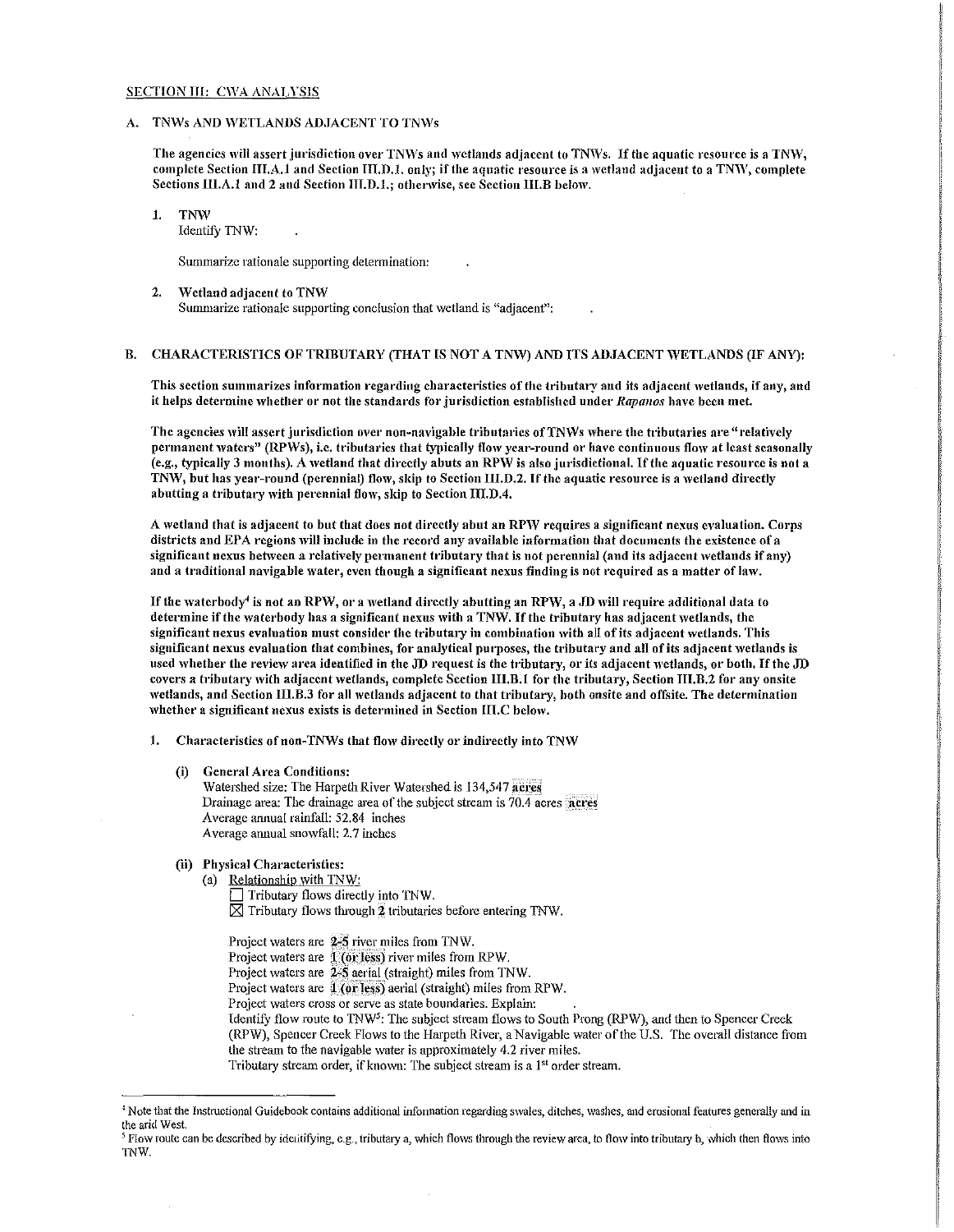(b)  $\frac{\text{General Tributary Characteristics (check all that apply):}}{\text{Tributary is:}}$ 

Tributary is:

 $\Box$  Artificial (man-made). Explain:

 $\overline{X}$  Manipulated (man-altered). Explain: The upper reach of the tributary appears to in an unaltered state, but the lower reach may have been altered (straightened) via historic farming and pasture practices. The 1951 aerial for the site shows the site is a primarily a farm field, but there is a linear feature in the field which coincides with the current location of the subject tributary.

> Tributary properties with respect to top of bank (estimate): Average width: 10 feet feet Average depth:  $\sim$  3 feet Average side slopes:  $2:1$ .

Primary tributary substrate composition (check all that apply):

| $\boxtimes$ Silts   | $\Box$ Sands  |
|---------------------|---------------|
| $\Box$ Cobbles      | $\Box$ Gravel |
| $\boxtimes$ Bedrock |               |

 $\Box$  Concrete  $\Box$  Muck

 $\boxtimes$  Vegetation. Type/% cover:  $*A$  small portion of the subject stream has vegetation growing in/ the on the banks of the channel; however this area coincides with an aerial powerline, and it is suspected the vegetation has been maintained in this area by cutting trees (all other portions of the subject stream are lined with trees).

 $\Box$  Other. Explain:

Tributary condition/stability [e.g., highly eroding, sloughing banks]. Explain: Lower portions of the channel are incised with silt bottoms, while upper reaches have bedrock beds, but no evidence of recent sloughing of banks or high erosion areas (no recent sediment deposits observed in channel, no recent sediment deposited over stream substrate as bedrock was visible.

Presence of run/riffle/pool complexes. Explain: BDY hydrologic determination form dated 8/10/17 notes weak to moderate pool-riffle sequences in upper reach, and absent to weak pool-riffle sequences in lower reach...

Tributary geometry: Relatively straight BDY hydrologic determination form dated 8/10/17 notes lower reach is relatively straight, but upper reach is noted as having minimal sinuosity along steep slope.

Tributary gradient (approximate average slope): 4 % (BDY data)

(c) Flow:

Tributary provides for: Enhemeral flow

Estimate average number of flow events in review area/year:  $11-20$  \* BDY data

Describe flow regime: Continuous flow in response to precipitation.

Other information on duration and volume: Subject reach was observed flowing after a 3 plus in rain fall, but not flowing after 1 inch rain events. .

Surface flow is: Discrete and confined. Characteristics: Entire reach has well defined bed and banks (but for the disturbed portion in the powerline right of way area).

> Subsurface flow; Yes. Explain findings: bedrock seep noted in upper reach (BDY data).  $\Box$  Dye (or other) test performed:

Tributaiy has (check all that apply):

|              | $\boxtimes$ Bed and banks                                        |                                            |
|--------------|------------------------------------------------------------------|--------------------------------------------|
|              | $\boxtimes$ OHWM <sup>6</sup> (check all indicators that apply): |                                            |
| $\mathbf{1}$ | clear, natural line impressed on the bank                        | the presence of litter and debris          |
| $\bowtie$    | changes in the character of soil                                 | destruction of terrestrial vegetation      |
|              | shelving                                                         | the presence of wrack line                 |
|              | $\boxtimes$ vegetation matted down, bent, or absent              | sediment sorting                           |
| $\mathbf{I}$ | leaf litter disturbed or washed away                             | scour                                      |
| K            | sediment deposition                                              | multiple observed or predicted flow events |
| $\mathbf{I}$ | water staining                                                   | abrupt change in plant community           |
|              | other (list):                                                    |                                            |

 $\boxtimes$  Discontinuous OHWM.<sup>7</sup> Explain: the OHWM has been disrupted in the area where the powerline crosses over the stream due to the removal of trees, in this area the banks are more moderate and non-woody vegetation slopes down to the bottom of the channel.

<sup>&</sup>lt;sup>6</sup>A natural or man-made discontinuity in the OHWM does not necessarily sever jurisdiction (e.g., where the stream temporarily flows underground, or where the OHWM has been removed by development or agricultural practices). \Nhere there is a break in the OHWM that is unrelated to the waterbody's flow regime (e.g., flow over a rock outcrop or through a culvert), the agencies will look for indicators of flow above and below the break. 7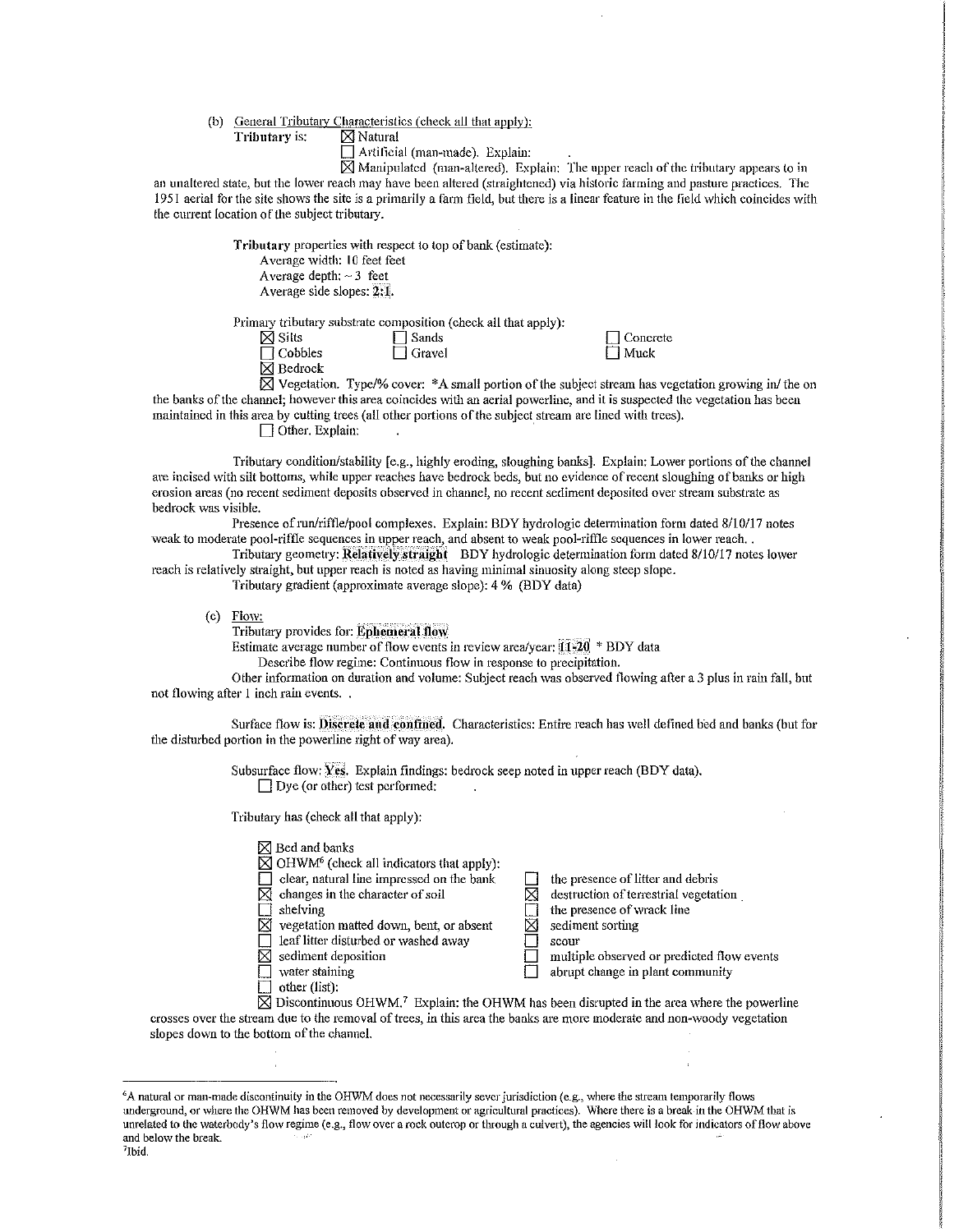If factors other than the OHWM were used to determine lateral extent of CWA jurisdiction (check all that apply):<br>  $\Box$  High Tide Line indicated by:

- 
- $\Box$  Mean High Water Mark indicated by:<br>  $\Box$  survey to available datum;
- $\Box$  oil or scum line along shore objects  $\Box$  survey to available fine shell or debris deposits (foreshore)  $\Box$  physical markings;  $\Box$  fine shell or debris deposits (foreshore)<br> $\Box$  physical markings/characteristics
	- $\overline{\Box}$  vegetation lines/changes in vegetation types.
- $\Box$  tidal gauges
- $\Box$  other (list):

# (iii) Chemical Characteristics:

Characterize tributary (e.g., water color is clear, discolored, oily film; water quality; general watershed characteristics, etc.). Explain: Groundwater/seep input noted near the head ofthc stream, multiple pools of clear standing water in portions of the stream with bedrock substrate observed during October site visit, slightly cloudy water is depicted in the BDY photo 11 showing flow in the lower reach after the 3 plus inch rainfall event.

Identify specific pollutants, if known: Cloudy water appears to be shown in the BDY photo 11 showing flow after the 3 plus inch rain event; no other specific pollutants have been identified in the stream, but the site was historically an active pasture, so fecal coliform from cows using the property could have historically entered the stream when the site was an active pasture; and the BDY report supposes some of the property may have been involved in phosphate mining based on the presence of a mining tailing symbol on a historic USGS map.

# (iv) Biological Characteristics. Channel supports (check all that apply):

 $\boxtimes$  Riparian corridor. Characteristics (type, average width): Upper reach has wide riparian corridor, 50 m (BDY report), lower reach has 15 m (BDY report).

- $\Box$  Wetland fringe. Characteristics:<br> $\boxtimes$  Habitat for:
- Habitat for:

D Federally Listed species. Explain findings:

D Fish/spa\vn areas. Explain findings:

 $\Box$  Other environmentally-sensitive species. Explain findings:

 $\boxtimes$  Aquatic/wildlife diversity. Explain findings: The stream would provide general habitat functions for

terrestrial animals (opossums, raccoons, skunks, squirrels, birds); no full time aquatic species use the stream.

# 2. Characteristics of wetlands adjacent to non-TNW that flow directly or indirectly into TNW

## (i) Physical Characteristics:

- (a) General Wetland Characteristics: Properties: Wetland size: acres Wetland type. Explain: Wetland quality. Explain: Project wetlands cross or serve as state boundaries. Explain:
- (b) General Flow Relationship with Non-TNW: Flow is: Pick List. Explain:

Surface flow is: Pick List Characteristics:

Subsurface flow: Pick List. Explain findings:  $\Box$  Dye (or other) test performed:

( c) Wetland Adjacency Determination with Non-TNW:

Directly abutting

- $\Box$  Not directly abutting
	- $\Box$  Discrete wetland hydrologic connection. Explain:
	- $\Box$  Ecological connection, Explain:
	- Separated by berm/barrier. Explain:
- (d) Proximity (Relationship) to TNW

Project wetlands are Pick List river miles from TNW.

Project waters are Pick: List aerial (straight) miles from TNW.

Flow is from: Pick List.

Estimate approximate location of wetland as within the Pick List floodplain.

- (ii) Chemical Characteristics:
	- Characterize wetland system (e.g., water color is clear, brown, oil film on surface; water quality; general watershed Characteristics; etc.). Explain:  $\sim$

 $\frac{1}{2}$  ,  $\frac{1}{2}$  ,  $\frac{1}{2}$ 

Identify specific pollutants, if known: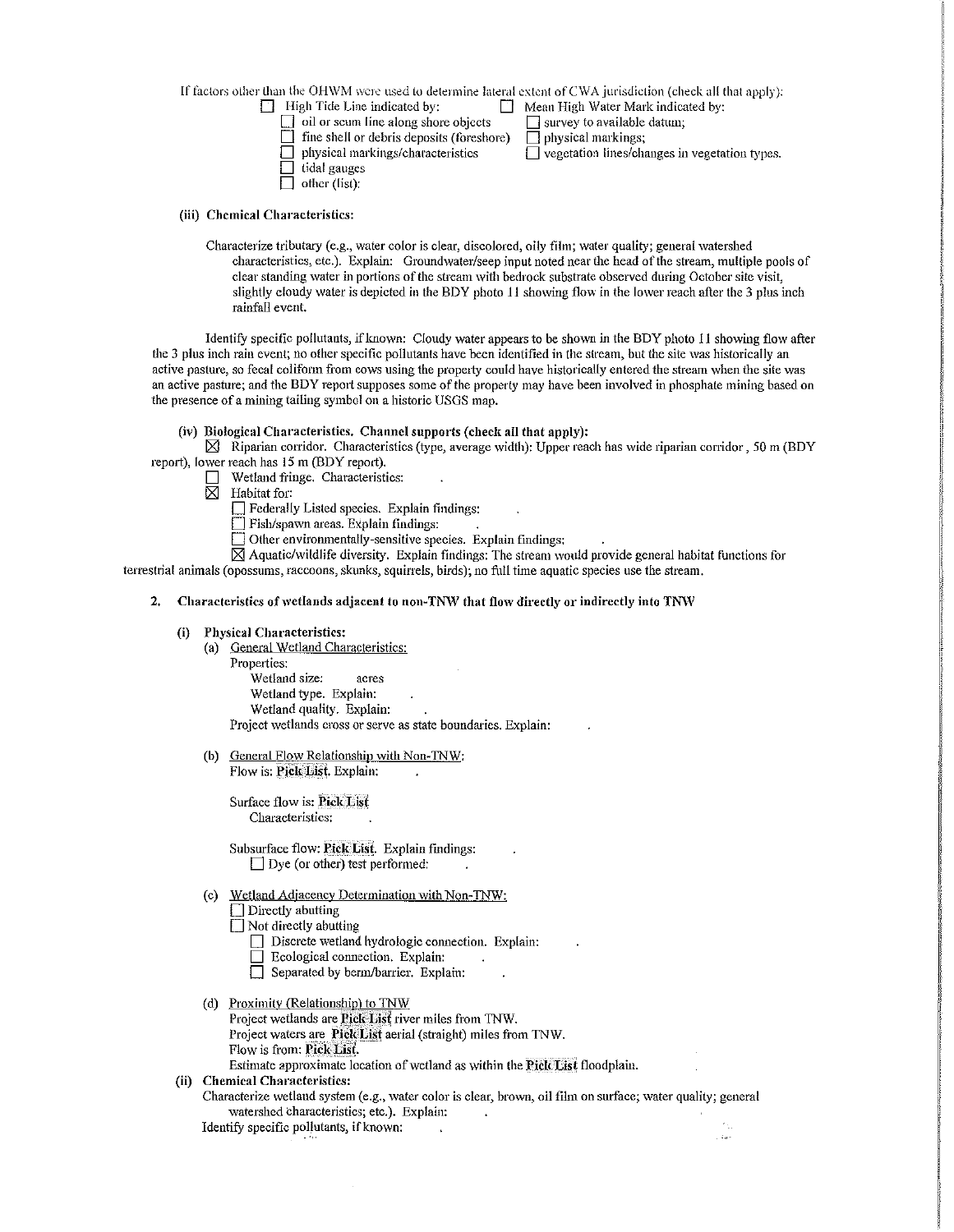(iii) Biological Characteristics. Wetland supports (check all that apply):

- $\Box$  Riparian buffer. Characteristics (type, average width):
- Vegetation type/percent cover. Explain:
- Habitat for:
	- $\Box$  Federally Listed species. Explain findings:
	- $\Box$  Fish/spawn areas. Explain findings:
	- $\Box$  Other environmentally-sensitive species. Explain findings:
	- $\Box$  Aquatic/wildlife diversity. Explain findings:

## 3. Characteristics of all wetlands adjacent to the tributary (if any)

All wetland(s) being considered in the cumulative analysis: Pick List

Approximately  $($ ) acres in total are being considered in the cumulative analysis.

For each wetland, specify the following:

| Directly abuts? $(Y/N)$ | Size (in acres) | Directly abuts? (Y/N) | Size (in acres) |
|-------------------------|-----------------|-----------------------|-----------------|
|-------------------------|-----------------|-----------------------|-----------------|

Summarize overall biological, chemical and physical functions being performed:

# C. SIGNIFICANT NEXUS DETERMINATION

A significant nexus analysis will assess the flow characteristics and functions of the tributary itself and the functions performed by any wetlands adjacent to the tributary to determine if they significantly affect the chemical, physical, and biological integrity of a TNW. For each of the following situations, a significant nexus exists if the tributary, in combination with all of its adjacent wetlands, has more than a speculative or insubstantial effect on the chemical, physical and/or biological integrity of a TNW. Considerations \Vhen evaluating significant nexus include, but are not limited to the volume, duration, and frequency of the flow of water in the tributary and its proximity to a TNW, and the functions performed by the tributary and all its adjacent wetlands. It is not appropriate to determine significant nexus based solely on any specific threshold of distance (e.g. between a tributary and its adjacent wetland or between a tributary and the TNW). Similarly, the fact an adjacent wetland lies within or outside of a floodplain is not solely determinative of significant nexus.

#### Draw connections between the features documented and the effects on the TNW, as identified in the *Rapanos* Guidance and discussed in the Instructional Guidebook. Factors to consider include, for example:

- Does the tributary, in combination with its adjacent wetlands (if any), have the capacity to carry pollutants or flood waters to TNWs, or to reduce the amount of pollutants or flood waters reaching a TNW?
	- o The subject stremn has the capacity to cm1y pollutants to the Harpeth River during flow events by virtue of the stream conveying flow through the subject stream to its confluence with South Prong, and then Spencer Creek; the TNW is approximately 4.2 miles downstream to the Harpeth River, a navigable water of the U.S. Here the capacity of the subject stream to carry pollutants to the TNW is relatively high, despite the ephemeral flow  $(11-20$  events/year per the BDY report) because of the relatively short distance from the subject stream to the navigable water (4.2 miles). It is of note that the lower half of the subject feature is described in the BDY report as incised and/or eroding and head cutting,, and the Harpeth River (the nearest TNW) is 303d listed for sediment.
- Does the tributary, in combination with its adjacent wetlands (if any), provide habitat and lifecycle support functions for fish and other species, such as feeding, nesting, spawning, or rearing young for species that are present in the TNW?
	- The subject stream provides habitat services for terrestrial animals (water source, general habitat functions), but no spawning areas for recreationally or commercially important species are located in the subject stream.
- Does the tributary, in combination with its adjacent wetlands (if any), have the capacity to transfer nutrients and organic carbon that support downstream foodwebs?
	- o The subject stream has the capacity to transfer nutrients and organic carbon vital to support do\vnstream foodwebs to downstream waters, but macroinvertabrates were not observed in the subject stream, so these functions would be minimal.
- Does the tributary, in combination with its adjacent wetlands (if any), have other relationships to the physical, chemical, or biological integrity of the TNW?
	- $\circ$  The BDY report and submittal estimates the subject feature has flow events between 11 to 20 times/year, and that the USGS StreamStats calculates the mean annual flow for the stream at 0.168 CFS, the 7 Day 10 Year Low Flow at 0.000676 CFS, and the mean summer flow at 0.0358 CFS. The BDY report also estimates the subject feature makes up 0.052% of the Harpeth River watershed (as measured at the confluence of spencer Creek and the Harpeth River). The BDY report also estimates the subject feature would contribute 0.049%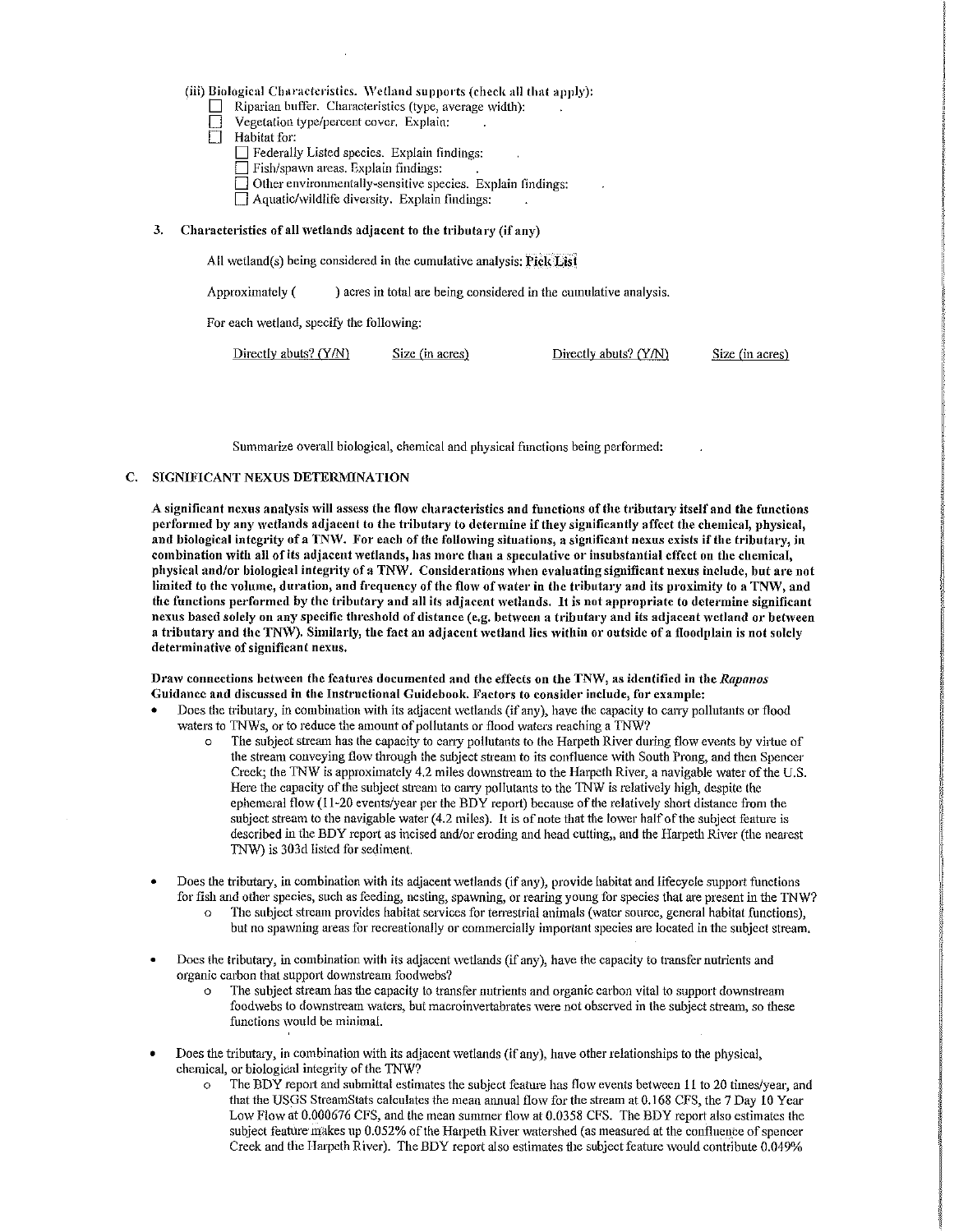of the Harpeth River's flow as measured at the confluence of Spencer Creek and the Harpeth River. Here the subject tributary has a low, but measurable contribution to the Harpeth River. The contribution of  $\sim 0.049\%$ or the flovv in the Ilarpeth River supports physical connections (actual physical contribution of \Vatcr flo\v), chemical connections (water flow has the capacity to transport sediment; the Harpeth River is 303d listed for sediment, and conversely, contribution of non-polluted water has the capacity to dilute polluted waters in the Harpeth River), and biological contributions (contribution of flow supports aquatic life in the Harpeth River, and the subject tributary has also has a limited capacity to convey organic matter to support foodwebs).

## Note: the above list of considerations is not inclusive and other functions observed or known to occur should be documented below:

1. Significant nexus findings for non-RPW that has no adjacent wetlands and flows directly or indirectly into TNWs. Explain findings of presence or absence of significant nexus below, based on the tributary itself, then go to Section IILD:

The State of Tennessee lists the Harpeth River on the 303d list for 2016 for river segment TN05130204 016 1000 HARPETH RIVER, which is 6.8 miles long, and begins at the confluence of Spencer Creek and the Harpeth River. The causes of impairment are (1) loss of biological integrity due to siltation,  $(2)$  low dissolved oxygen, and (3) total phosphorus. The sources of the pollutants are listed as municipal point sources and discharges from MS4 areas. This segment of the river is listed as a "Category 5" stream, which is defined as "One or more uses are not being met. A TMDL is needed for the listed pollutants." A Category 5 assessment is the most sever of the categories (Category 1 is defined as "Waterbody or waterbody segments meet all designated uses").

## https://www.tn.gov/content/dam/tn/environment/water/documents/wr wq 303d-2016-final.pdf

The BDY report and submittal estimates the subject feature has flow events between  $11$  to 20 times/year, and that the USGS StreamStats calculates the mean annual flow for the stream at 0.168 CFS, the 7 Day 10 Year Low Flow at 0.000676 CFS, and the mean summer flow at 0.0358 CFS. The BDY report aiso estimates the subject feature makes up 0.052% of the Harpeth River watershed (as measured at the confluence of spencer Creek and the Harpeth River). The BDY report also estimates the subject feature would contribute 0.049% of the Harpeth River's flow as measured at the confluence of Spencer Creek and the Harpeth River. Here the subject tributary has a low, but measurable contribution to the Harpeth River. The contribution of  $\sim 0.049\%$  of the flow in the Harpeth River supports physical connections (actual physical contribution of water flow), chemical connections (water flow has the capacity to transport sediment; the Harpeth River is 303d listed for sediment, and conversely, contribution of non-polluted \Vater has the capacity to dilute polluted waters in the Harpeth River), and biological contributions (contribution of flow supports aquatic life in the Harpeth River, and the subject tributary has also has a limited capacity to convey organic matter to support foodwebs).

It is clear the subject feature does not contribute a statistically significant amount of flow to the Harpeth River, however standard to be evaluated under the Significant Nexus is "whether the tributary and its adiacent wetlands are likely to have an effect that is more than speculative or insubstantial on the chemical, physical, and biological integrity of a traditionally navigable water." The subject feature is a tributary, and while the flow contributed is a minor portion of the Harpeth River's flow, it is measurable, therefore the effect of the tributary on the Harpeth River is not speculative. Additionally, because the subject feature has the capacity to carry pollutants to the Harpeth River (i.e. sediment) via the 4.2 mile flow through two other tributaries, and because the Harpeth River is a 303d listed stream (for sediment) the input of additional pollutants into the Harpeth River would ftuther contribute to the Loss of biological integrity due to siltation in the Harpeth River; therefore the effect cannot be characterized as insubstantial. The USACE concludes the subject feature has a significant nexus to the Harpeth River (which is 4.2 miles downstream).

- 2. Significant nexus findings for non-RPW and its adjacent wetlands, where the non-RPW flows directly or indirectly into TNWs. Explain findings of presence or absence of significant nexus below, based on the tributary in combination with all of its adjacent wetlands, then go to Section III.D:
- 3. Significant nexus findings for wetlands adjacent to an RPW but that do not directly abut the RPW. Explain findings of presence or absence of significant nexus below, based on the tributary in combination with all of its adjacent wetlands, then go to Section III.D:

## D. DETERMINATIONS OF JURISDICTIONAL FINDINGS. THE SUBJECT WATERS/WETLANDS ARE (CHECK ALL THAT APPLY):

|                 |                            |                    |        | TNWs and Adjacent Wetlands. Check all that apply and provide size estimates in review area: |
|-----------------|----------------------------|--------------------|--------|---------------------------------------------------------------------------------------------|
| $\boxdot$ TNWs: | linear feet                | width $(ft)$ , Or, | acres. |                                                                                             |
|                 | Wetlands adjacent to TNWs: | acres.             |        |                                                                                             |

2. RPWs that flow directly or indirectly into TNWs.  $\Box$  Tributaries of TNWs where tributaries typically flow year-round are jurisdictional. Provide data and rationale indicating that tributary is perennial:  $\mathcal{P}^{\mathcal{C}}$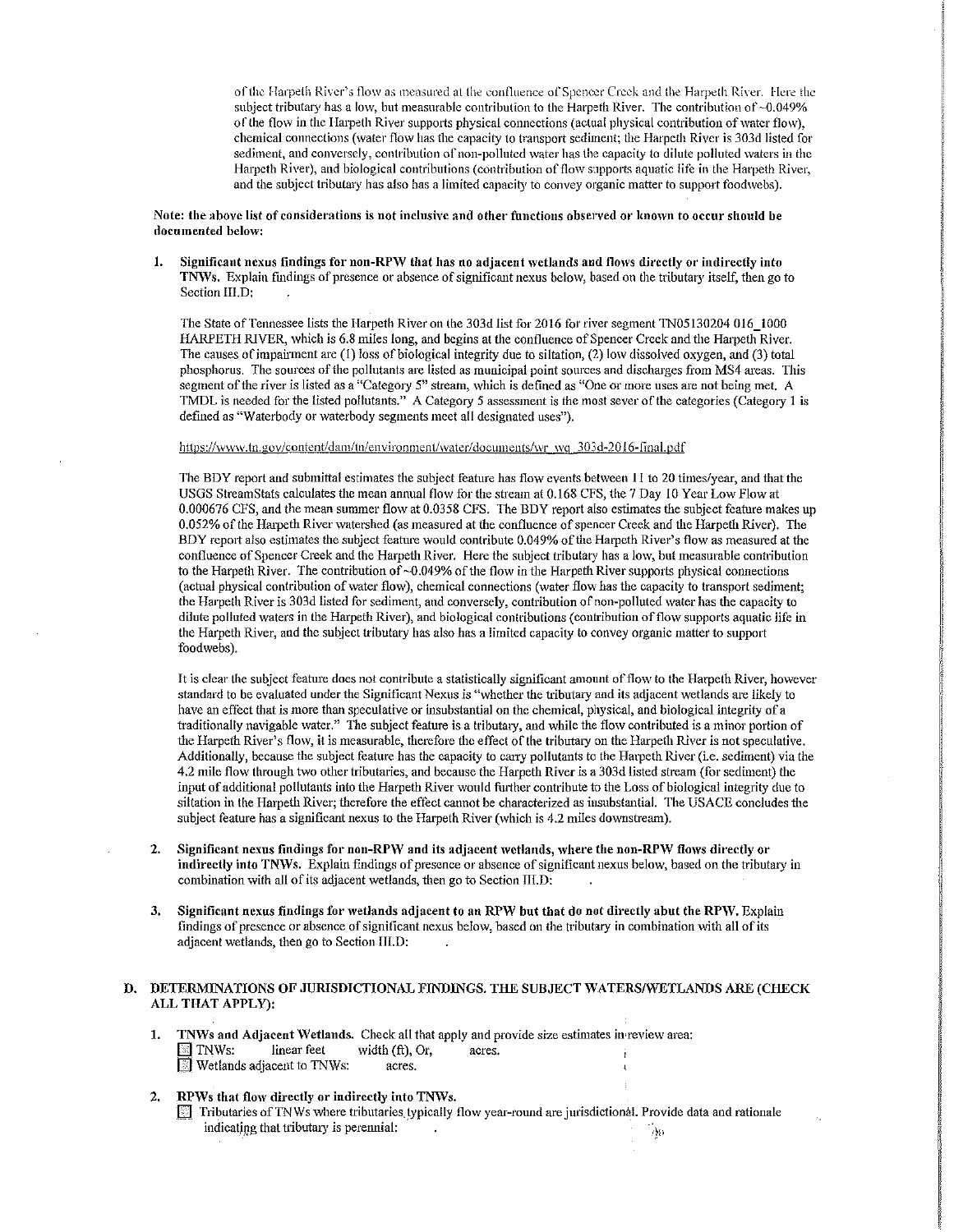$\Box$  Tributaries of TNW where tributaries have continuous flow "seasonally" (e.g., typically three months each year) are jurisdictional. Data supporting this conclusion is provided at Section III.B. Provide rationale indicating that tributary flows seasonally:

Provide estimates for jurisdictional waters in the review area (check all that apply):

- $\Box$  Tributary waters: linear feet width (ft).
- $\Box$  Other non-wetland waters: acres.
	- Identify type(s) of waters:
- 3. Non-RP $Ws<sup>8</sup>$  that flow directly or indirectly into TNWs.
	- $\boxtimes$  Waterbody that is not a TNW or an RPW, but flows directly or indirectly into a TNW, and it has a significant nexus with a TNW is jurisdictional. Data supporting this conclusion is provided at Section III.C.

Provide estimates for jurisdictional waters within the review area (check all that apply):

 $\mathcal{L}$ 

- $\boxtimes$  Tributary waters: 1,516 linear feet linear feet 10 feet in width (ft).
- **1** Other non-wetland waters: acres.
	- Identify type(s) of waters:

4. Vetlands directly abutting an RPW that flow directly or indirectly into TNWs.

Wetlands directly abut RPW and thus are jurisdictional as adjacent wetlands.

- $\sqrt{2}$  Wetlands directly abutting an RPW where tributaries typically flow year-round. Provide data and rationale indicating that tributary is perennial in Section III.D.2, above. Provide rationale indicating that wetland is directly abutting an RPW:
- D Wetlands directly abutting an RPW where tributaries typically flow "seasonally." Provide data indicating that tributary is seasonal in Section 111.B and rationale in Section III.D.2, above. Provide rationale indicating that \vetland is directly abutting an RPW:

Provide acreage estimates for jurisdictional wetlands in the review area: acres.

- 5. Wetlands adjacent to but not directly abutting an RPW that flow directly or indirectly into TNWs.
	- $\Box$  Wetlands that do not directly abut an RPW, but when considered in combination with the tributary to which they are adjacent and with similarly situated adjacent wetlands, have a significant nexus with a TNW are jurisidictional. Data supporting this conclusion is provided at Section III.C.

Provide acreage estimates for jurisdictional wetlands in the review area; acres.

- 6. Wetlands adjacent to non-RPWs that flow directly or indirectly into TNWs.
	- $\Box$  Wetlands adjacent to such waters, and have when considered in combination with the tributary to which they are adjacent and with similarly situated adjacent wetlands, have a significant nexus with a 1NW are jurisdictional. Data supporting this conclusion is provided at Section III.C.

Provide estimates for jurisdictional wetlands in the review area: acres.

- 7. Impoundments of jurisdictional waters. $9$ 
	- As a general rule, the impoundment of a jurisdictional tributary remains jurisdictional.
	- Demonstrate that impoundment was created from "waters of the U.S.," or
	- Demonstrate that water meets the criteria for one of the categories presented above (1-6), or
	- Demonstrate that water is isolated with a nexus to commerce (see  $\overline{E}$  below).
- E. ISOLATED [INTERSTATE OR INTRA-STATE] WATERS, INCLUDING ISOLATED WETLANDS, THE USE, DEGRADATION OR DESTRUCTION OF WHICH COULD AFFECT INTERSTATE COMMERCE, INCLUDING ANY SUCH WATERS (CHECK ALL THAT APPLY): <sup>10</sup>
	- Q which are or could be used by interstate or foreign travelers for recreational or other purposes.
	- $\Box$  from which fish or shellfish are or could be taken and sold in interstate or foreign commerce.
	- which are or could be used for industrial purposes by industries in interstate commerce.
	- Interstate isolated waters. Explain:
	- $\Box$  Other factors. Explain:

<sup>8</sup> See Footnote# 3.

<sup>&</sup>lt;sup>9</sup> To complete the analysis refer to the key in Section III.D.6 of the Instructional Guidebook.<br><sup>10</sup> Prior to asserting or declining CWA jurisdiction based solely on this category, Corps Districts will elevate the action HQ for review consistent with the process described in the Corps/EPA *Memorandum Regarding CWA Act Jurisdiction Following*<br>Rapanos.